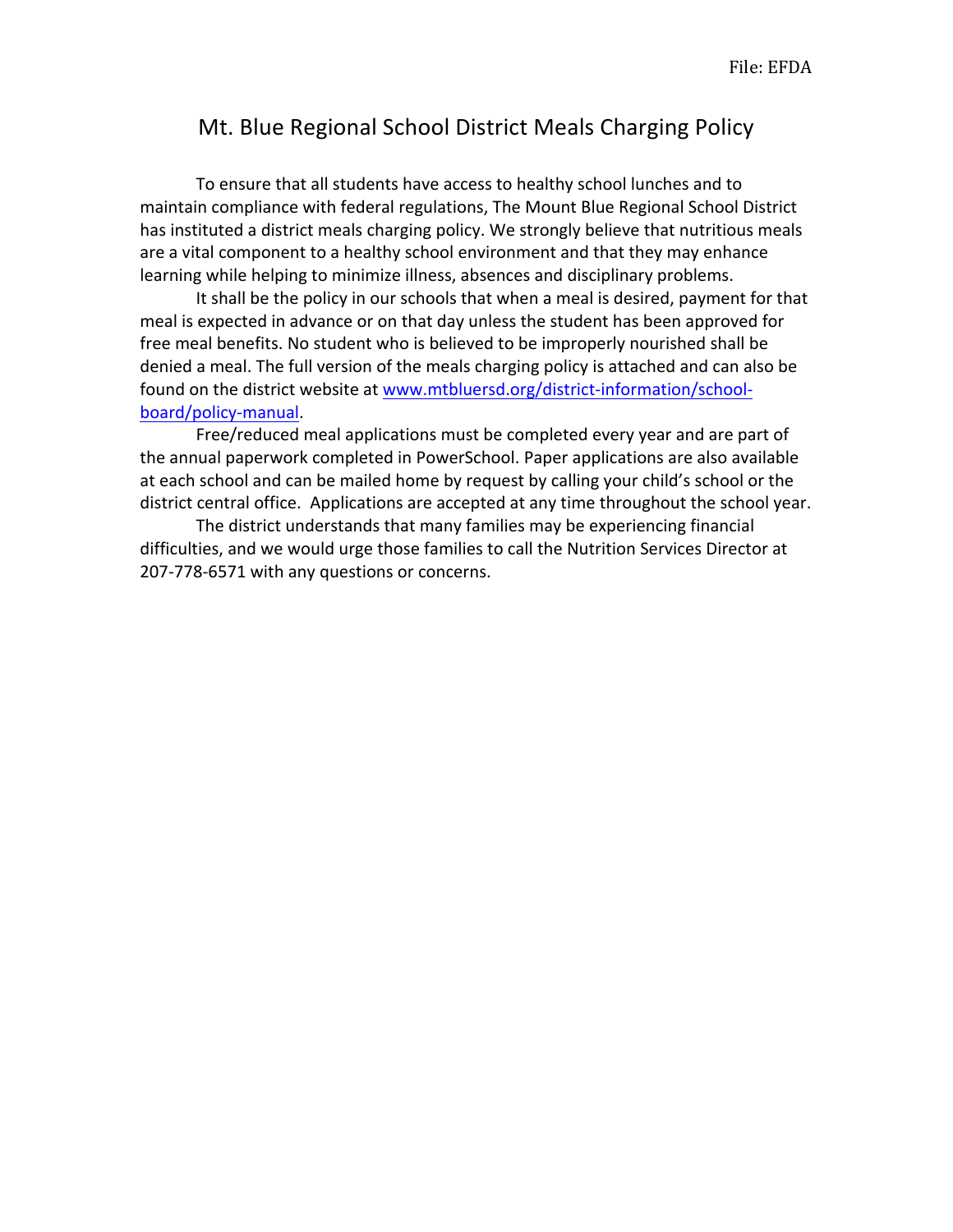## Mt. Blue Regional School District Meals Charging Policy

- Beginning on (August 1, 2017) all meals will need to be pre-paid
- Students will be allowed to charge a maximum of 10 lunches or \$35.00 whichever is reached first. After a \$35.00 negative balance is reached, a letter will be mailed home indicating that the maximum negative balance has been exceeded. The letter will include the current account balance, a copy of the District Charging Policy, and a free/reduced meal application.
- Students must have funds on their account to purchase milk, snacks, or drinks.
- Any student who buys just milk because he/she has brought a meal from home must pay the full price for the milk, even if they participate in the free or reduced price meal program.

If a student comes to school without a lunch or money for lunch for three or more consecutive days, or seven days within a 30 day period, the cafeteria manager or classroom teacher will report this to the building principal for review and action. The principal or school counselor will contact The Maine Department of Health & Human Services if they feel this is a sign of abuse or neglect.

The district will promote that it is the duty of the parent/guardian and/or student to track cafeteria account balances. This is done through the PowerSchool Portal for K-5 students and through "My School Bucks" for middle and high school students. Both payment portals can be accessed through the district website at www.mtbluersd.org. Meal account balances may also be obtained by calling the Nutrition Services Director at 207-778-6571. 

**Payment:** Payments on lunch accounts may be made in the following ways:

- 1. **Grade PK-5 Online-** Create a free account on E-funds for Schools and pay with credit or debit card. This service allows you to make single or ongoing automatic payments.
- 2. **Grade 6-12 Online-** Create a free account on MySchoolBucks.com and pay with credit or debit card. This service allows you to set up low balance notices and make automatic payments as well as see all purchases your student is making.
- 3. Mail Check or Money Order payable to Mt. Blue Nutrition Program sent to Mt. Blue School Nutrition, 129 Seamon Rd. Farmington Maine 04938
- 4. **On-Site** Checks, money orders or cash are accepted at all the school sites.